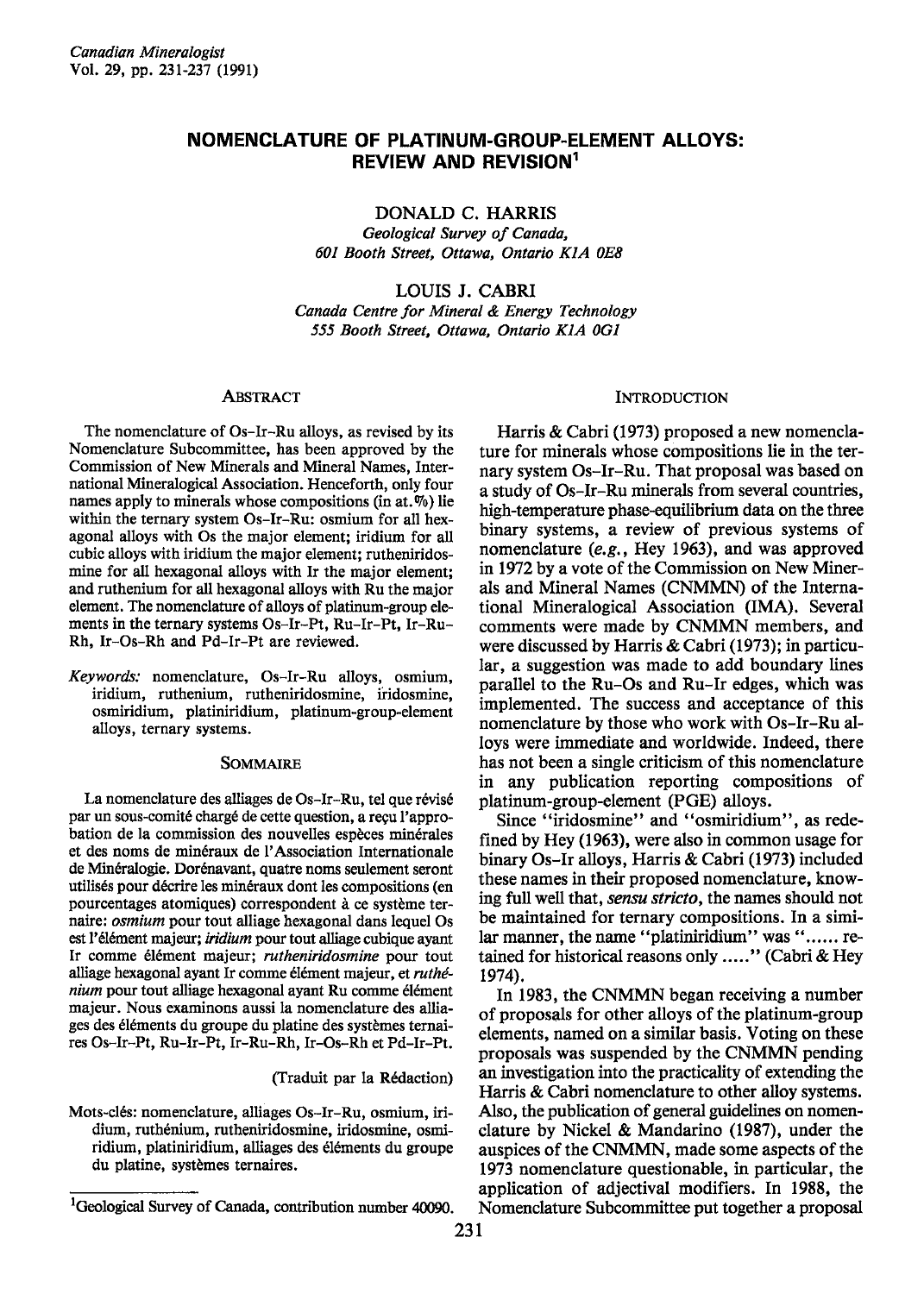entitled "Solid Solutions in Mineral Nomenclature" (SSMN) to be used as an internal document to assist the CNMMN in maintaining a consistent approach to the nomenclature of mineral phases that occur in solid-solution series. One of the rules of this document states that for a complete solid-solution



FIG. 1. The ternary systems Os-Ir-Ru and Ir-Os-Pt showing the CNMMN-approved nomenclature. The miscibility gaps in both ternary systems are based on a combination of analyses of PGE alloys and experimental data available. Another version of the miscibility field for the Ir-Os-Pt system is shown in Figure 2. Data points as recorded in text. Area A is discussed in the text.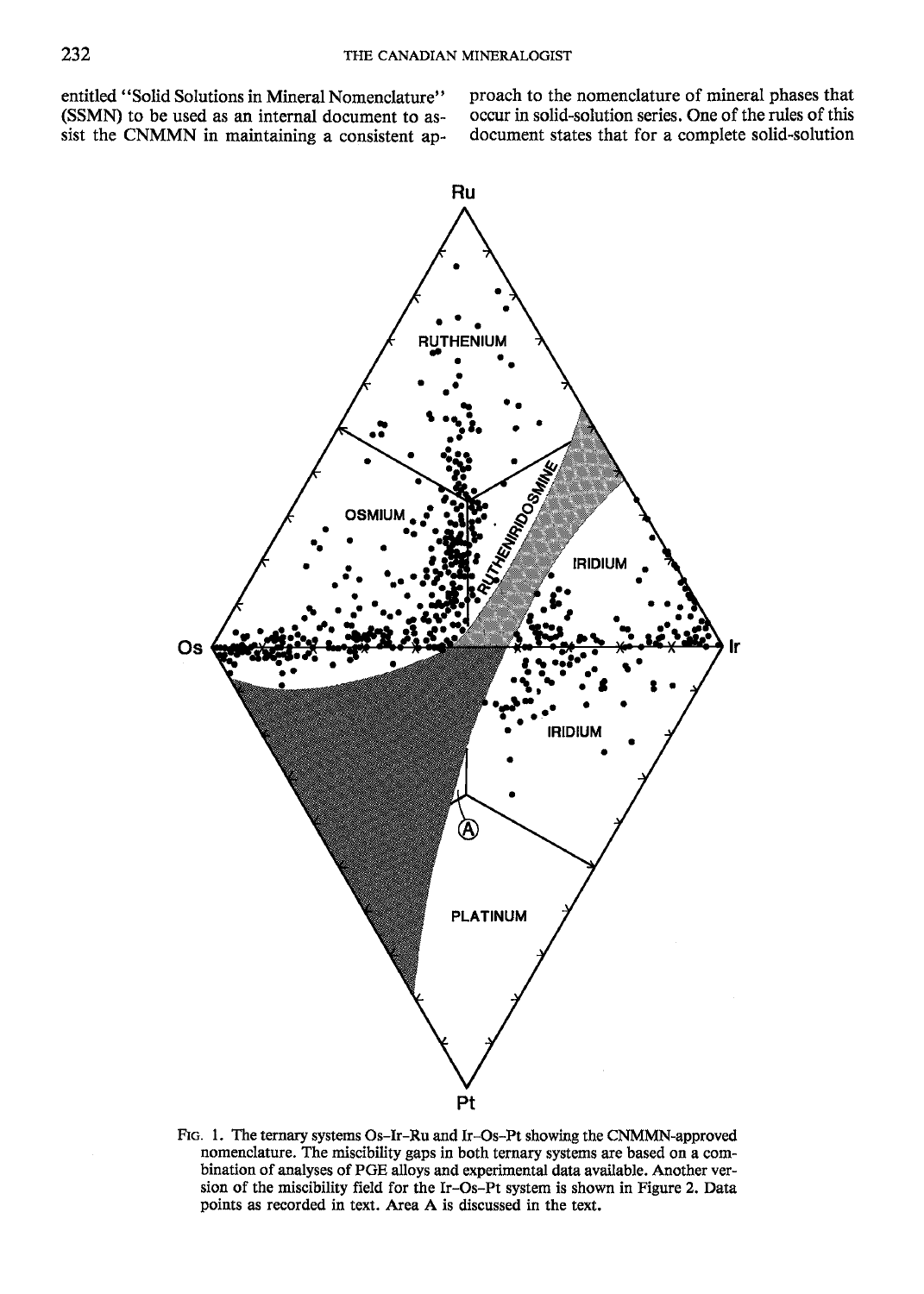series without structural ordering of the ions, the end members are divided at 50 mole  $\%$ , and the two portions are given different names (50% rule). When the 5090 rule is applied to members of ternary solidsolution series, the mineral names should be given only to the end members. Each name should apply to the compositional range from the end member to the nearest right bisectors of the sides of the compositional triangle. In addition, the CNMMN voted that these rules be applied to current and future proposals concerning the PGE alloys and that the Harris & Cabri nomenclature for the Os-Ir-Ru system be changed to conform with these same rules.

The purpose of this paper is to document the revision of the nomenclature of alloys in the Os-Ir-Ru system and to review the nomenclature of ternary systems consisting solely of PGE alloys.

#### DISCUSSION

To conform with the 50Vo rule, the compositions that plot in the Os-Ir-Ru system should be renamed as shown in Figure l. This Figure is a compilation of all compositions determined, known to us at this date; the large data-base clearly defines for natural occurrences a miscibility gap that extends from 53 to 42 at.% Os on the Os-Ir binary join. This compares to the high-temperature values of 62.7 and 41.7 at.Vo Os, determined by Reiswig & Dickinson (1964). As suggested by Bird & Bassett (1980), the difference between the Os boundary of the miscibility gap  $(62.7 \text{ at. } \% \text{ Os})$  obtained from experimental data  $(2660\degree C, 1 \text{ bar})$  and the 53 at.% Os obtained for natural occurrences may be due to the effect of crystallization at high pressures. For the Ru-Ir binary, the high-temperature data of Eremenko et al. (1988), which show a miscibility gap from 54 to 38 at. $%$  Ru, fit the data from natural alloys quite well. The data for the plotted natural alloys are derived from the following articles, as well as unpublished data: Aug6 (1985), Begizov et al. (1975), Bird & Bassett (1980), Bowles (1981), Cabri et al. (1981), Cabri & Genkin (1991), Cabri & Harris (1975), Cabri & Hey (1974), Cabri & Laflamme (1988), Cowden et al. (1990), Distler et al. (1989), Feather (1976), Ford (1981), Hagen et al. (1990), Harris & Cabri (1973), Jen & Teng (1973), Johan et al. (1990), Lévy & Picot (1961), Mao & Zhou (1989), Rudashevsky & Zhdanov (1983), Shilo et al. (1980), Slansky et al. (1991), Snetsinger (1971), Stockman & Hlava (1984), Stumpfl & Clark (1966), Stumpfl & Tarkian (1973), Tarkian (1987), Toma & Murphy (1977), Urashima et al. (1974) and T. Weiser (priv. comm.).

In order to plot the analytical data in the respective triangular diagram, the weight percentages of the elements were calculated such that the total is one atom and then the three major elements were recalculated as mole percent end-members, ignoring the remaining elements. No attempt was made to combine elements, because there are no clear rules for which elements should be combined, even though this has been done in the literature, in an *ad hoc* manner. Our approach has some drawbacks in cases where the third and fourth most abundant elements have similar atomic percentages; thus, the accuracy



FIc. 2. The ternary system Ir-Os-Pt shown in Figure I redrawn with a very broad miscibility gap, postulated to extend from the Pt-Ir binary on the basis of data of Raub & Plate (1956). Area A is discussed in the text.



FIG. 3. The ternary system Ru-Ir-Pt, with miscibility gap based on our data in Figure 1 for the Ru-Ir binary, those of Eremenko et al. (1988) for the Ru-Ir binary, and Hutchinson (1972) for the Ru-Pt binary. Data points in the iridium field are from Hagen et al. (1990), Tarkian (1987) and the "platiniridium" of Cabri & Hey (1974). Data points in the ruthenium field are from Hagen et al. (1990), Tarkian (1987) and T. Weiser (priv. comm.). Area B is discussed in the text.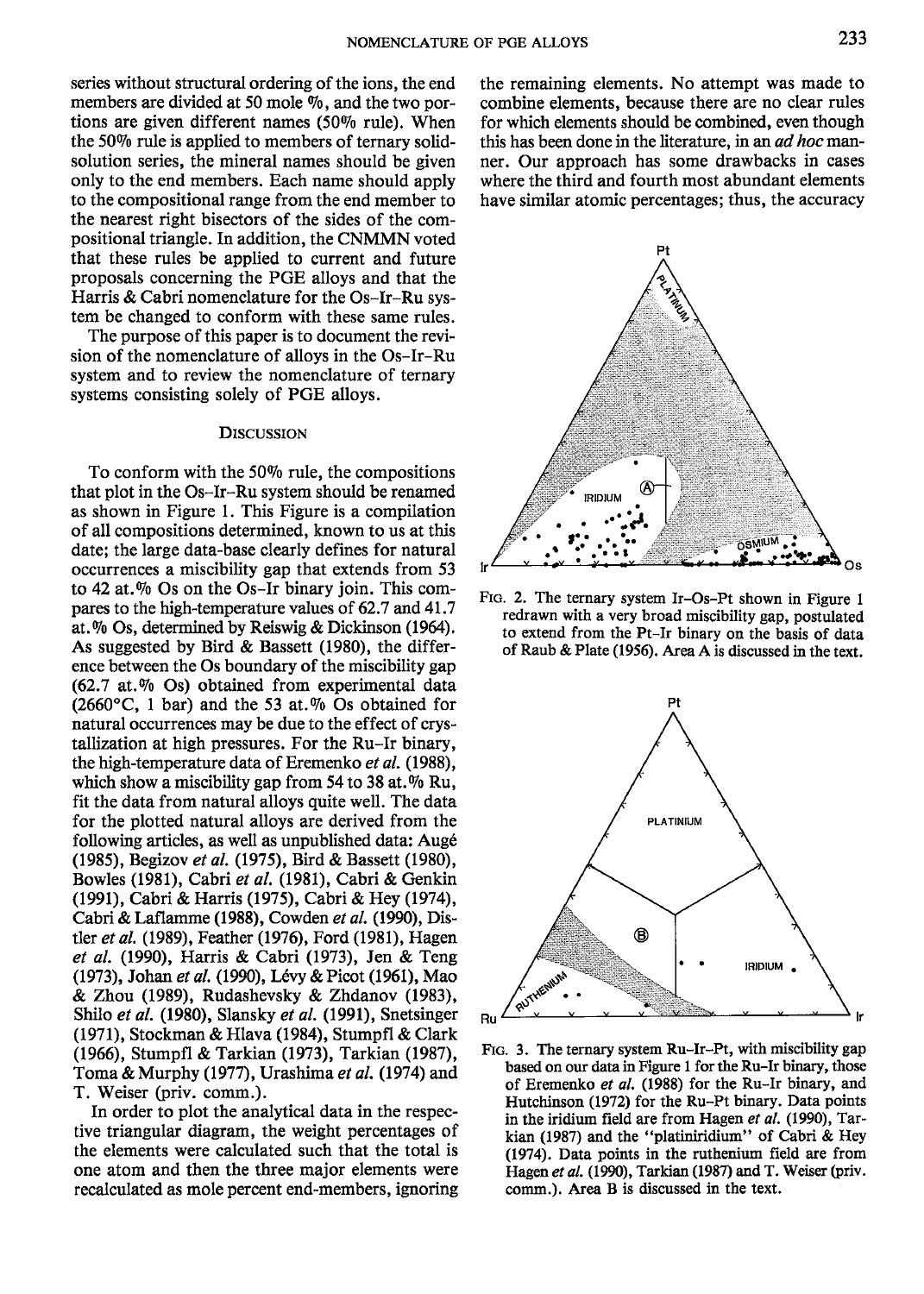of analysis for such data is critical. Feather (1976) reported a large number of compositions of alloys in the ternary system Os-Ir-Ru for which Os was determined by difference, owing to the use of an unsuitable Os standard. Feather concluded that the few compositions that plot within the miscibility gap had been underestimated for Os; these results, therefore, were rejected by us. We have also chosen not



FIG. 4. The ternary system Ru-Ir-Rh, with the miscibility gap based on the data of Eremenko et al. (1988) for the Ru-Ir binary, and of Paschoal et al. (1984) for the Ru-Rh binary. Data points in the ruthenium field include the ruthenium of Urashima et al.  $(1974)$  and the "iridrhodruthenium" of Mao & Zhou (1989). Areas C and E are discussed in the text.



FtG. 5. The ternary system Ir-Os-Rh, with the miscibility gap in the lr-Os binary from our data in Figure 1 and from the Rh-Os binary of Korenovskii et a/. (1985). The data points are from Stumpfl & Tarkian (1973) and T. Weiser (priv. comm.). Area D is discussed in the text.

to include from the literature those compositions whose analytical totals are in the range  $90 - 95$  wt. $\%$ and those done by energy dispersion, because the results are considered to be unreliable.

Experimentally derived limits for the miscibility gap only apply to very high temperatures and for systems free of impurities, but remain a useful guide to compositional ranges that may be expected in natural occurrences. It follows that there will be otler related PGE-alloy systems that should follow similar rules of nomenclature. It must be understood, however, that the experimental data-base is very limited. Data are available for all PGE binary joins, but are usually limited to high temperatures (e.g., 1500 or 1700 $^{\circ}$ C). Thus, several miscibility gaps are reported to occur at high temperatures, or are predicted to occur at low temperatures, in several PGE binary systems. These gaps are proposed even where both end-members have similar unit cells and space groups  $(e.g., Pt$  and Ir). A further difficulty in resorting to the high-temperature experimental data for binary systems is that experimental data in ternary syslems are available only for Ru-Rh-Pd at 1700 $\rm ^{o}C$  (Paschoal *et al.* 1983). Therefore, the location of the miscibility gaps in ternary PGE systems should be guided by mineral assemblages.

Natural alloys also have been reported to occur in the following ternary systems: Os-Ir-Pt, Ru-Ir-Pt, Ir-Ru-Rh, Ir-Os-Rh, and Pd-Ir-Pt. The Os-Ir-Ft system has a large miscibility gap, and is shown with the Os-Ir-Ru system in Figure l. The exact extent and shape of the miscibility gap in the Os-Ir-Pt system, using the gap on the Os-Ir binary as a starting point, are somewhat speculative, as no experimental data are available. The miscibility gap on the Pt-Os binary join is drawn using the  $Pt_{80}Os_{20}$  limit at 1500°C (Voronova *et al.* 1984) and the compositions of natural alloys. The experimentally derived limit (at  $1500^{\circ}$ C) of  $Os_{95}Pt_{5}$  for the Pt-Os binary obviously does not apply to the compositions of natural alloys.

Pt and Ir have very similar unit-cell edges (3.9231 and 3.8394 A, respectively), the same space group  $(Fm3m)$ , and form a complete solid-solution at high temperatures. However, a miscibility gap occurs on cooling (Raub & Plate 1950. The gap extends from 7 to 99 at.% Ir at 700 $^{\circ}$ C, making it unlikely that pure (Ir,Pt) exists in nature. Thus, the platiniridium of Cabri & Hey (1974) cannot be plotted in this ternary system and may, in fact, be a ternary Ir-Ru-Pt or even a Ir-Ru-Pt-Os alloy. It should be noted that area A, which could be larger (as shown in Fig. 2) or smaller, represents the compositional range for a potential new mineral species, i.e., a cubic Osdominant alloy.

Natural alloys in the system Ru-Ir-Pt are shown in Figure 3. The miscibility gap on the Pt-Ru binary was determined at  $1000^{\circ}$ C by Hutchinson (1972); the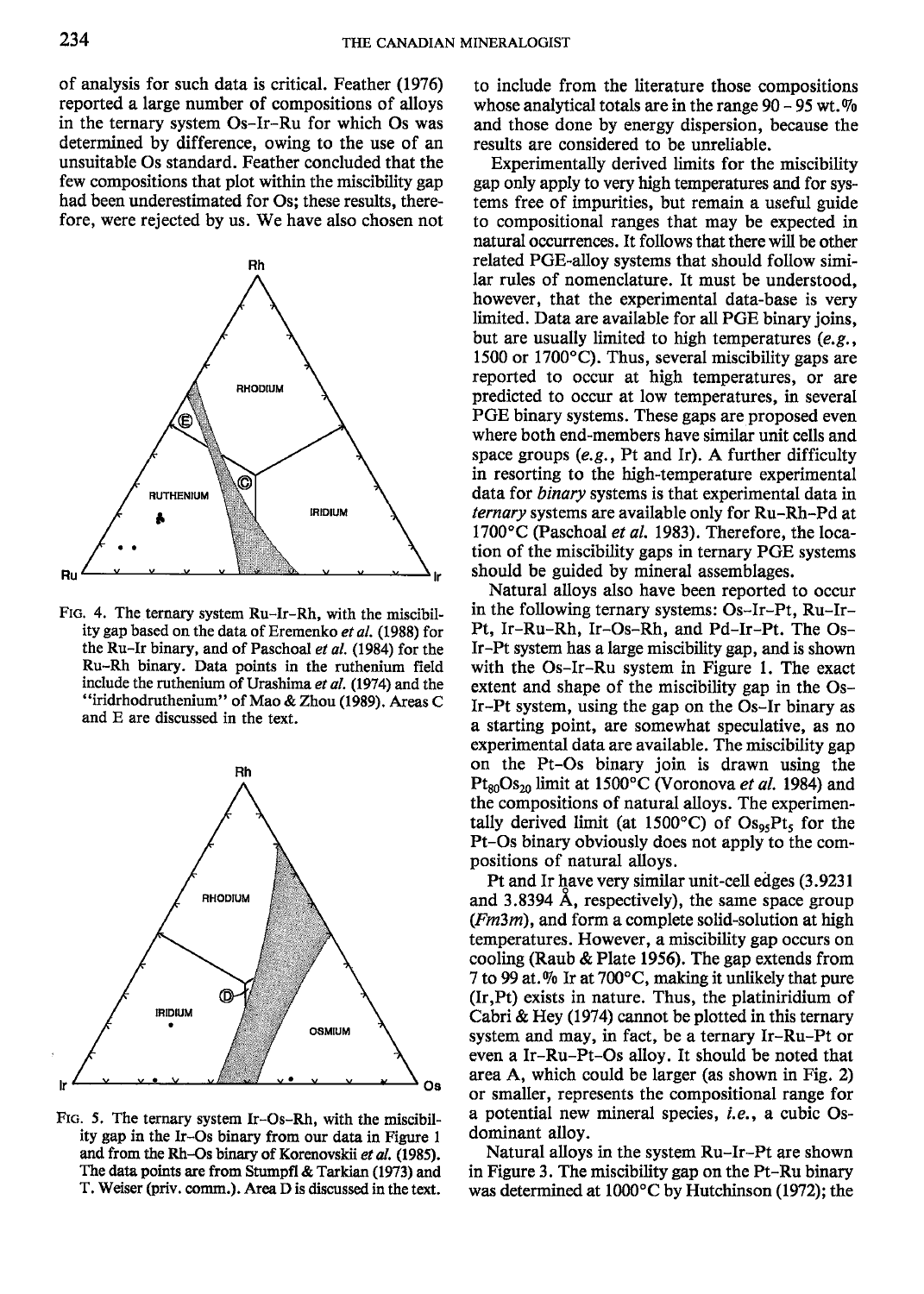gap on the Ir-Ru binary is from Eremenko et al. (1988). Thus, the triangular diagram as shown here has an area (B) in which a cubic Ru-rich phase is present; if a cubic alloy with that composition is found, it would qualify for a new mineral name. However, phase relations at low temperatures are complicated by the very broad miscibility gap on the Pt-Ir binary join (Raub & Plate 1956), which was discussed above, but this complication is not included in Figure 3.

Figure 4 shows the compositions of natural alloys occurring in the system Ru-Ir-Rh. The narrow miscibility gap on the  $Rh-Ru$  binary is taken from the experimental data of Paschoal et al, (1984), and that on the Ru-Ir binary is from Eremenko et al. (1988). Should a cubic Ru-dominant mineral be found that plots in area C, it would qualify as a new mineral species. Likewise, a hexagonal Rh-dominant mineral with a composition in area E also would qualify as a new species. Once again, serious complications at low temperatures could be present on the Rh-Ir binary; Moffatt (1984) stated that a broad miscibility gap (between  $Rh_{90}$  and  $Ir_{90}$ ), though not observed experimentally, is highly probable, based on the data of Raub (1959).

Natural alloys also occur in the system Ir-Os-Rh (Fig. 5). The miscibility gap on the Rh-Os binary is derived from the 1500'C experimental data of Korenovskii et al. (1985), and on the Ir-Os binary from our data in Figure l. As with the system Ru-Ir-Rh, phase relations would be greatly complicated should the prediction (Moffatt 1984) of a broad miscibility gap at low temperatures on the Rh-Ir binary proye to be correct. Such a gap would make it unlikely that an alloy plotting in area D would be found. On the other hand, no experimental data are available for the ternary system.

Finally, Cabri & Laflamme (1974) reported an alloy in the system Ir-Pd-Pt (Fie. 6) as platinum. In this ternary system, all three binaries show complete miscibility at high temperature. In addition, the Pt-Ir (Raub & Plate 1956) and the Ir-Pd (Raub & Plate 1957) binary systems show very broad miscibility gaps, and a similar gap also is considered hiehly probable for the Pt-Pd binary (Raub 1959). Therefore, the boundaries delimiting the extent of Pt solid solution in the ternary system (Fig. 6) are based on a combination of the medium-temperature experimental data cited and the single datum of Cabri & Laflamme (1974). The broad miscibility area as drawn, however, must remain speculative because, once again, there are no experimental data available on the ternary system.

### **CONCLUSIONS**

Based on the new rules of nomenclature, as recommended by the Nomenclature Subcommittee and



FIG. 6. The ternary system Ir-Pd-Pt, with the very large miscibility gap based on a single data-point from Cabri & Laflamme (1974) and on the experimental data of Raub & Plate (1956, 1957) and Raub (1959).

approved by the CNMMN-IMA, the PGE alloys, particularly those in the system Os-Ir-Ru, are to be revised as follows:

l) the mineral names "iridosmine", "osmiridium", and "rutheniridosmium" are no longer valid and should no longer be used. Therefore, alloys with compositions in the field of "iridosmine" are now osmium. Likewise, alloys called "osmiridium" and "ruthenosmiridium" are now iridium.

2) the mineral name rutheniridosmine is retained, but its compositional field is restricted to hexagonal Os-Ir-Ru alloys in which Ir is the dominant element.

Following this newly revised nomenclature, we have reviewed the literature and therefore propose that:

l) "platiniridium" no longer be used; minerals formerly so named are to be known as platinian iridium.

2) for the ternary system Os-Ir-Pt, there is potential for a total of four minerals, of which osmium, iridium, and platinum are known. The compositional field for a cubic Os-dominant alloy denotes a potential new mineral.

3) for the ternary system Ru-Ir-Pt, there is potential for four minerals, of which ruthenium, iridium, and platinum are known. The compositional field for a cubic Ru-dominant alloy denotes a potential new mineral.

4) for the ternary system Ru-Ir-M, there is potential for five minerals, of which ruthenium, iridium, and rhodium are known. The compositional fields for a cubic Ru-dominant alloy and a hexagonal Rh-dominant alloy denote two potential new minerals.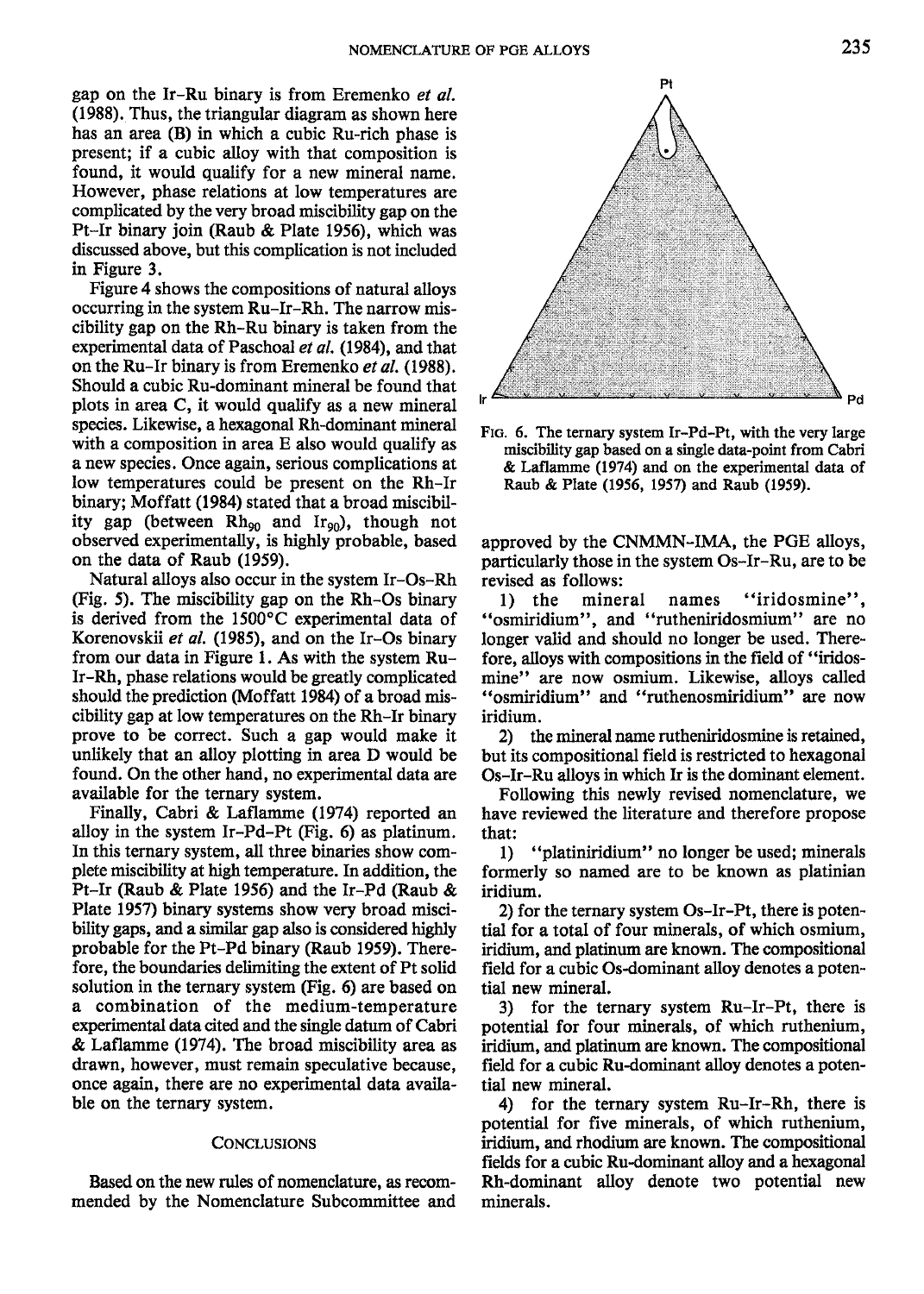5) for the ternary system Ir-Os-Rh, though there is potential for four minerals, it is unlikely that an alloy will be found with a composition in the remaining unnamed field. The known minerals are iridium, osmium, and rhodium.

O for the ternary system Ir-Pd-Pt, the three minerals are iridium, palladium, and platinum.

Finally, we note that there is no universally accepted method of plotting compositions in the ternary systems we have discussed. Until such an agreement is reached, we suggest that authors clearly define their methodology.

#### AcKNowLEDGEMENTS

We express our appreciation to Mr. K.K. Nguyen for his expertise with drafting the diagrams, to Dr. E.H. Nickel for his encouragement and cooperation, and to our colleague, Dr. J.L. Jambor, for his helpful comments on a first draft. We also acknowledge pre-publication data kindly provided by Dr. E. Slansky and Dr. T. Weiser, and the comments of an anonynous referee.

#### **REFERENCES**

- Auc€, T. (1985): Platinum-group-mineral inclusions in ophiolitic chromitite from the Vourinos complex, Greece. Can. Mineral. 23, 163-171,
- BEGIZOV, V.D., BORISENKO, L.F. & USKOV, Y.D. (1975): Sulfides and natural solid solutions of plati num metals from ultrabasite rocks of the Gusevogoskiy pluton, Urals. Dokl. Akad. Nauk SSSR 225, 134-137 (in Russ.).
- BIRD, J.M. & BASSETT, W.A. (1980): Evidence of a deep mantle history in terrestrial osmium-iridiumruthenium alloys. J. Geophys. Res. 85, 5461-5470.
- Bowles, J.F.W. (1981): The distinctive suite of platinum-group minerals from Guma Water, Sierra Leone. Bull. Minéral. 104, 478-483.
- CABRI, L.J., CRIDDLE, A.J., LAFLAMME, J.H.G., BEARNE, G.S. & HARRIS, D.C. (1981): Mineralogical study of complex Pt-Fe nuggets from Ethiopia. Bull. Mindral, 104. 508-525.

& GENKIN, A.D. (1991): Re-examination of Pt alloys from lode and placer deposits, Urals. Can. Mineral. 29 (in press).

& HARRIS, D.C. (1975): Zoning in Os-Ir alloys and the relation of the geological and tectonic environment of the source rocks to the bulk Pt:Pt+Ir+Os for placers. Can. Mineral. 13, 266-274.

& Leruauur, J.H.C. (1974): Rhodium, platinum, and gold alloys from the Stillwater complex. Can. Mineral. 12. 399-403,

- $\&$  \_\_\_\_\_\_\_\_\_ (1988): Mineralogical study of the platinum-group element distribution and associated minerals from three stratigraphic layers, Bird River sill, Manitoba. CANMET Rep. 88-1E.
- COWDEN, A., RUDDOCK, R., REAY, A., NICOLSON, P., WATERMAN, P. & BANKS, M.J. (1990): Platinum mineralization potential of the Longwood igneous complex, New Zealand. Mineral. Petrol. 42, 181-195.
- DISTLER, V.V., VOLCHENKO, V.A., KRYACHKO, V.V., ELPYSHEV, G.A. & MERKULOV, G.A. (1989): Platinum-group minerals in chromitites from the Kimpersay massif in the South Urals. Izvest. Akad. Nauk SSSR 11, 113-117 (in Russ.).
- EREMENKO, V.N., KHORUZHAYA, V.G. & SHTEPA, T.D. (1988): Temperature of nonvariant equilibria in the systems Zr-Ru and Ru-Ir. Izvest. Akad. Nauk SSSR, No. 1, 197-202 (in Russ.). English translation in Russian Metall. (Metally), 1988, No. 1, 194-198.
- FEATHER, C.E. (1976): Mineralogy of platinum-group minerals in the Witwatersrand, South Africa, *Econ*, Geol. 71, 1399-1428.
- FORD, R.J. (1981): Platinum-group minerals in Tasmania. Econ. Geol. 76, 498-504.
- HAGEN, D., WEISER, T. & HTAY, T. (1990): Platinumgroup minerals in Quaternary gold placers in the Upper Chindwin area of northern Burma. Mineral. Petrol. 42, 265-286.
- HARRIS, D.C. & CABRI, L.J. (1973): The nomenclature of the natural alloys of osmium, iridium and ruthenium based on new compositional data of alloys from world-wide occurrences. Can. Mineral. 72, 104-112.
- Hev, M.H. (1963): The nomenclature of the natural alloys of osmium and iridium. Mineral. Mag. 33, 112-7t7.
- HUTCHINSON, J.M. (1972): Solubility relationships in the ruthenium-platinum system. Plat. Metals Rev. 16, 88-90.
- JEN, YING-CHEN & TENG, YU-JEN (1973): Isomorphous system  $RuS_2-OsS_2-IrS_2$  and the mineral system PdS-PtS. Geochimica 12, 258-267 (in Chinese with English abstract).
- JOHAN, Z., OHNENSTETTER, M., FISCHER, W. & AMOSSÉ, J. (1990): Platinum-group minerals from the Durance river alluvium, France. Mineral. Petrol. 42, 287-306.

 $&$  Hey, M.H. (1974): Platiniridium - confirmation as a valid mineral species. Can. Mineral. 12, 299-303.